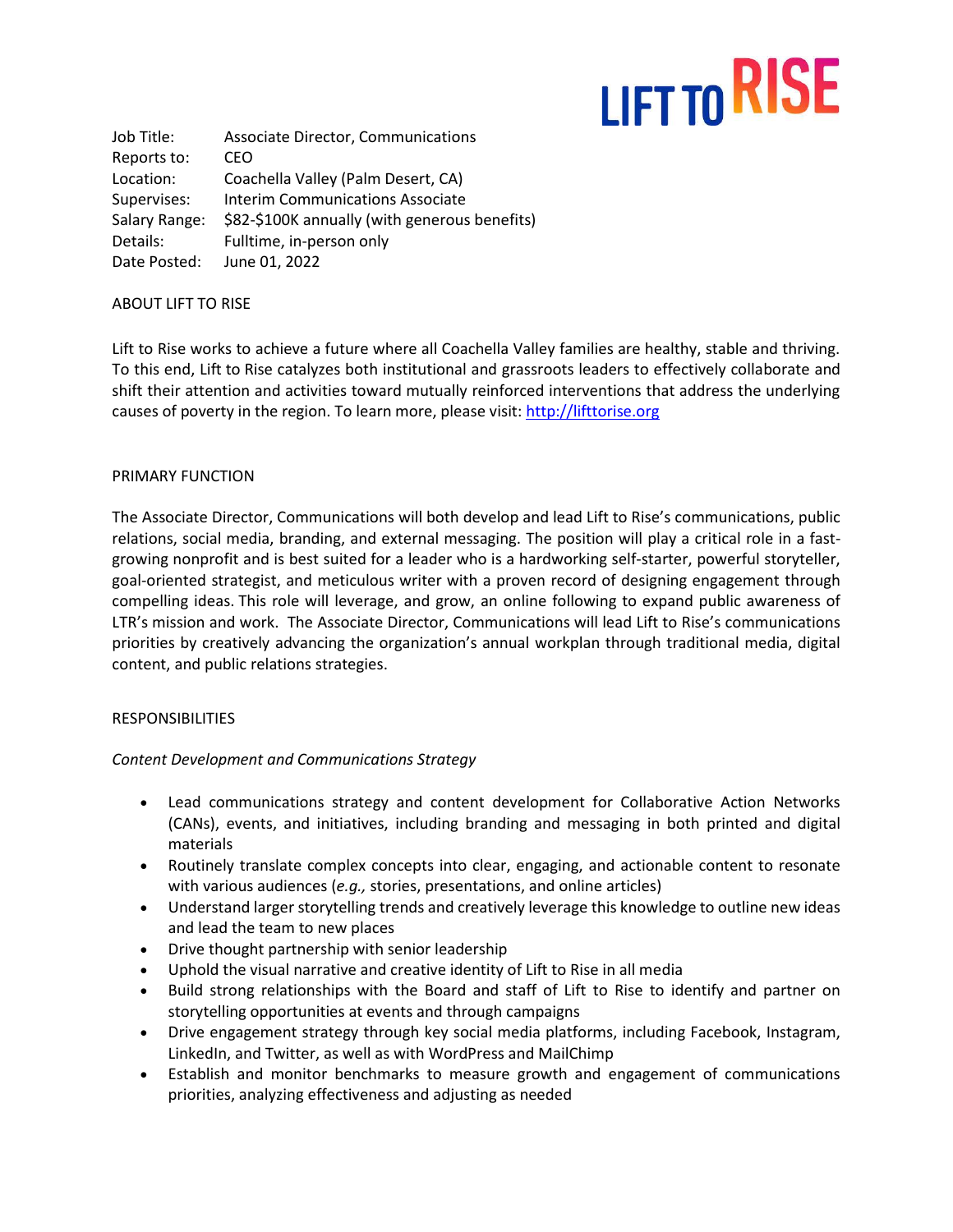# LIFT TO RISE

# *Partnerships*

- Develop and lead creative approaches to communicate Lift to Rise's mission and impact with key constituencies including grant makers, donors, and community partners
- Synergize with community-based organizations and partners to ensure continuity of narrative among partner organizations
- Draft thought pieces, remarks and other communication from the president and CEO
- Collaborate with data partners to coordinate public relations and community outreach in the Coachella Valley, including dissemination of important findings and press releases
- Manage outside contractors to develop outstanding assets (images, video, etc.)
- Translate complex ideas into compelling copy and visuals for articles, press releases, speeches, email, website, case studies, and print collateral

## *Stakeholder Management*

- Manage cross-organizational teams and multiple vendors on a project-by-project basis
- Maintain a level head in constantly changing circumstances

## QUALIFICATIONS

- 5-8 years of demonstrated experience as an accomplished communications professional with strong writing skills: proactive, organized and seasoned in leading projects and managing shifting priorities from start to finish; able to produce tight, concise copy on short deadlines; and exceptional editing and proofreading skills
- Bachelor's degree required in related field; advanced degree preferred
- Adaptive with excellent interpersonal relationship skills; able to collaborate with other team members and outside contacts with flexibility in fast-paced office environment
- Proficiency with Microsoft Office, social networking tools and content management
- Experience with Adobe Creative Suite applications preferred
- Must maintain professional boundaries and confidentiality at all times
- Bilingual Spanish fluency a plus

# REQUIREMENTS

- Experience working in and/or with communities of color
- Able to work full-time, in-person, including weekends and evenings as needed
- Willing and able to travel as needed across the Coachella Valley and other locales: must have transportation resources available, valid state ID, and maintain clean driving record
- A passion and authentic commitment to justice and equity for people of all ethnicities, races, ages, gender identities, sexual orientations, economic circumstances, physical and mental abilities and characteristics, and philosophies
- Genuine commitment to resident and community issues, as well as to maintaining the integrity of the vision, mission, and values of Lift to Rise